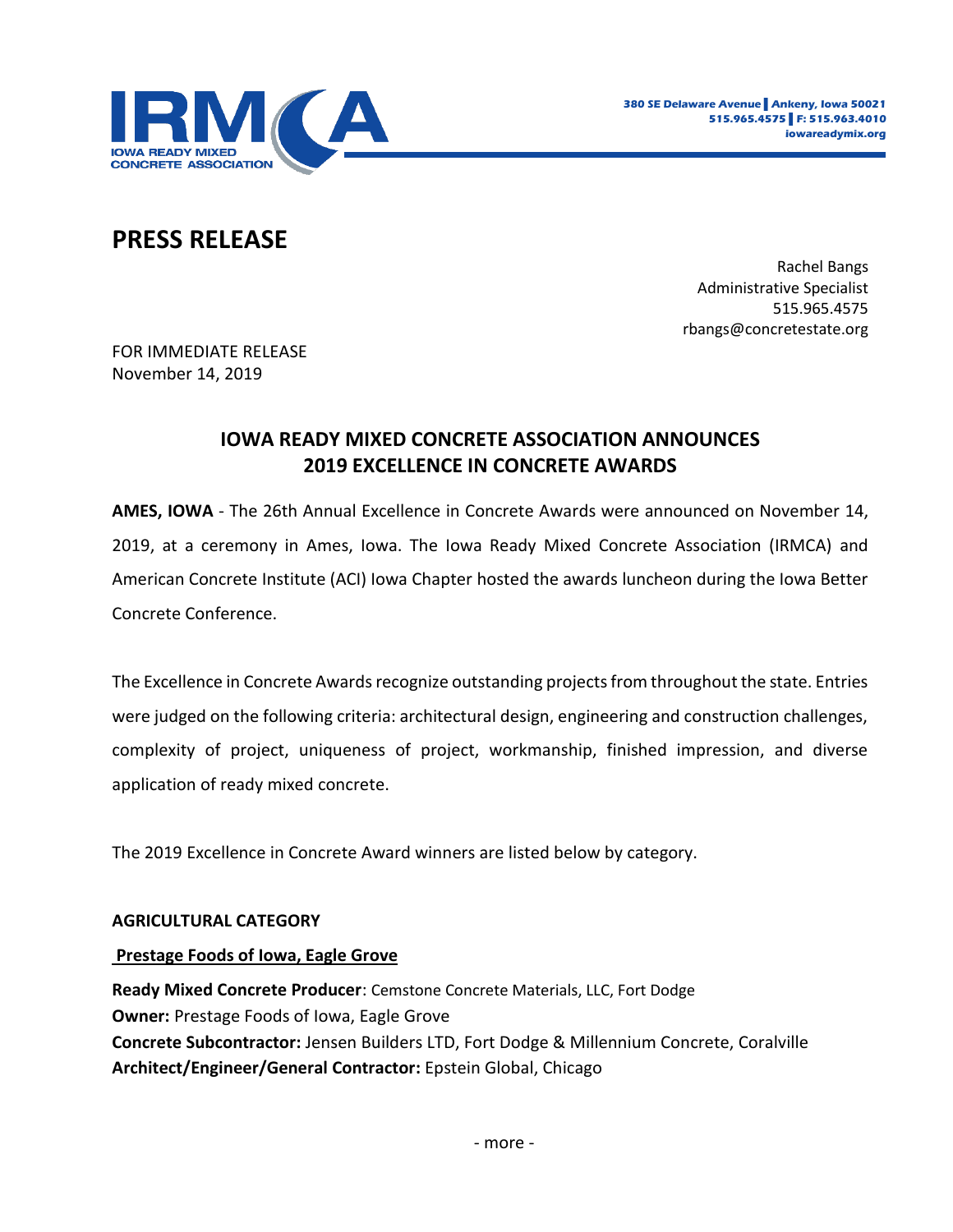Prestage Foods of Iowa started construction of its 700,000 SF pork processing plant in late 2017. This project consisted of many different types of structures of different complexity ranging from a rendering facility and water treatment plant, a livestock building with stamped flooring, cut floors, snap chill floors, foundations and stun pits. Over the next 16 months, concrete contractors were successful with the many challenges of working on a large site with overlapping contractors, all while dealing with the elements. With much ready mix involved, delivering a quality project without compromising safety was often a challenge, but always achieved. This project consisted of many concrete contractors and was a huge success for all those involved.

# **ABOVE-GRADE BUILDINGS CATEGORY**

# **Bishop Heelan School Gymnasium, Sioux City**

**Ready Mixed Concrete Producer:** GCC Ready Mix, Sergeant Bluff **Owner:** Bishop Heelan High School, Sioux City **General Contractor:** WA Klinger, LLC, Sioux City **Concrete Subcontractor**: Goss Foundations, Inc., Longwood, FL **ICF Supplier**: LiteForm, South Sioux City, NE **Architect/Designer:** DLR Group, Omaha, NE **Engineer:** Advanced Technology Engineering Group, LLC, Amarillo, TX

Bishop Heelan High School was built in 3 phases with the gymnasium being the final phase. When the bid went out, the gym became \$1M more than original budget and would not close on time due to masonry labor shortages. This was not an option for Heelan as the current gym had a failing roof. For this reason, Bishop Heelan began looking at LiteForm and LiteForm Tilt-insulated concrete sandwich panels. Liteform Tilt is not only energy efficient, but the project could go from footings to walls fully erected in 8 weeks. The annual heating and cooling savings recognized through a fully insulated gymnasium are also substantial. This project involved 26 LiteForm Tilt sandwich panels, the largest weighing 90,000 lbs. It also included slab& retaining wall and FlexxBoard25 Insulation Board. Total time to cast on-site and erect was 15 days.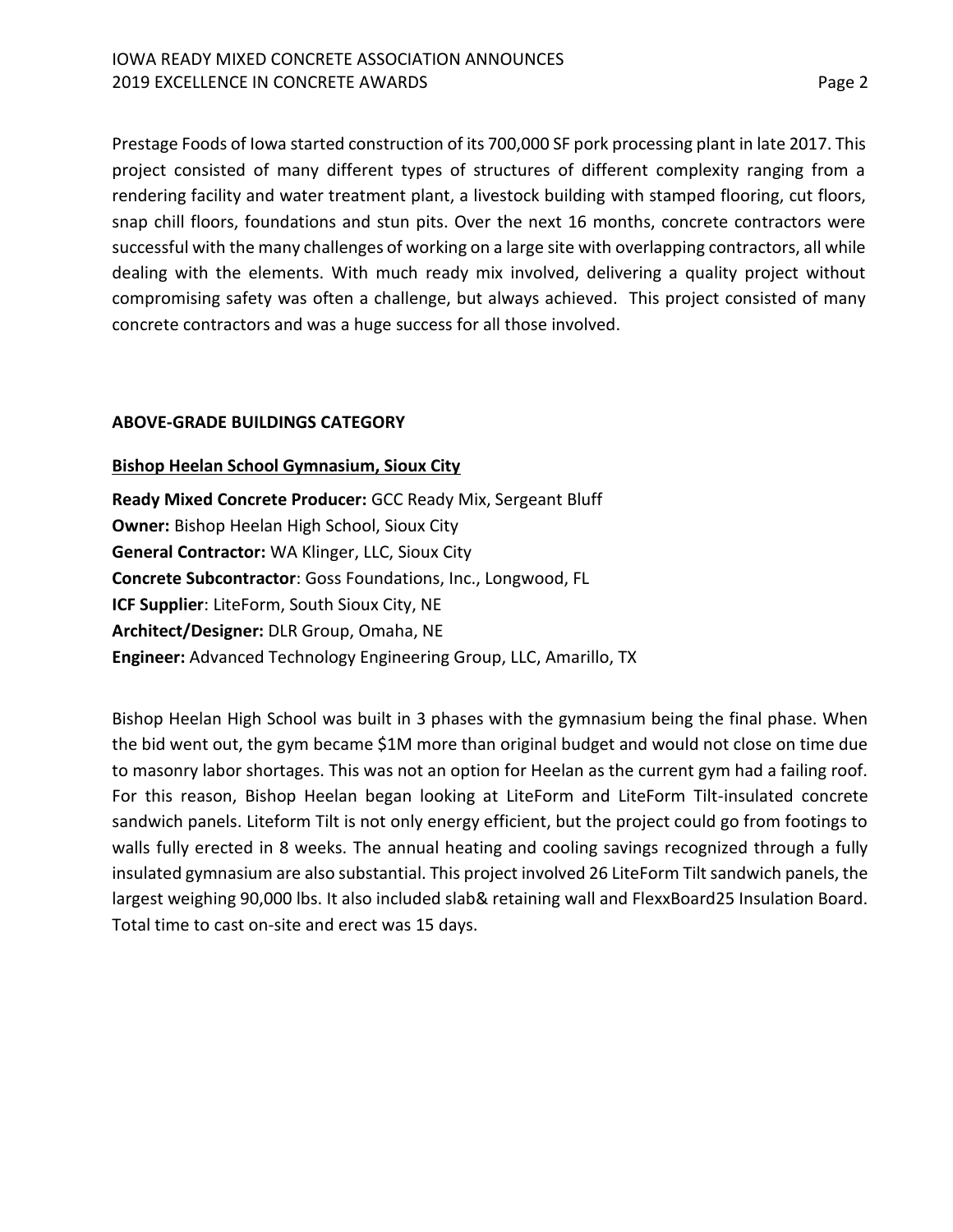# **LOW-RISE BUILDINGS CATEGORY**

# **Ascentra Credit Union Headquarters, Bettendorf**

**Ready Mixed Concrete Producer**: Hahn Ready Mix Company, Davenport **Owner:** Ascentra Credit Union, Bettendorf **General Contractor:** Russell, Davenport **Concrete Subcontractors:** Centennial Contractors of the Quad Cities, Inc., Moline, IL **Architects/Designer:** Legat Architects, Moline, IL **Engineer:** Select Structural Engineering, Bettendorf

This building utilized composite steel beams to maximize the structural potential of the concrete slab and minimize overall construction cost. The use of this system allowed for an open floor plan with flexibility for the owner to modify the interior floorplan in the future. The lateral support of the structure consisted only of three CMU shafts present in one leg of the L-shaped building. Careful coordination and detailing of trades at interfaces (concrete and steel floor system to CMU walls and CMU walls to concrete foundations) was required to transfer the higher load patterns that would be generated. Complex combined footings were developed where possible that optimized the use of the building's weight. Five concrete mix designs were utilized in this project forming the parking lot and exterior walkways, footings & foundations, multiple interior floor mixes, and stair treads.

# **MID-RISE BUILDINGS CATEGORY**

# **Krause Gateway Center, Des Moines**

**Ready Mixed Concrete Producer:** Concrete Supply, Inc., Des Moines **Owner:** Krause Holdings, Inc., Des Moines **General Contractor/Concrete Subcontractor:** Ryan Companies US, Inc., Des Moines **Architects/Designers:** Confluence, Des Moines, OPN Architects, Des Moines, & Renzo Piano Building Workshop, Paris, France **Engineer:** Silman, New York, NY

The Krause Gateway Center is truly a work of art, built with a team of more than 40 concrete workers who were forced to innovate and deliver at a level rarely seen in our marketplace. The over 163,000 SF 5 story building with a 6th story penthouse and greentop as well as 2 story underground parking structure took 3 years to complete. It features concrete foundations (columns, grade beams, pile caps and walls up to 32' in garage) architectural finished concrete walls, slab on grade, mild reinforced concrete decks (parking ramp area), slab on metal deck (building levels), topping slabs on all levels, and exterior site concrete. The building serves as the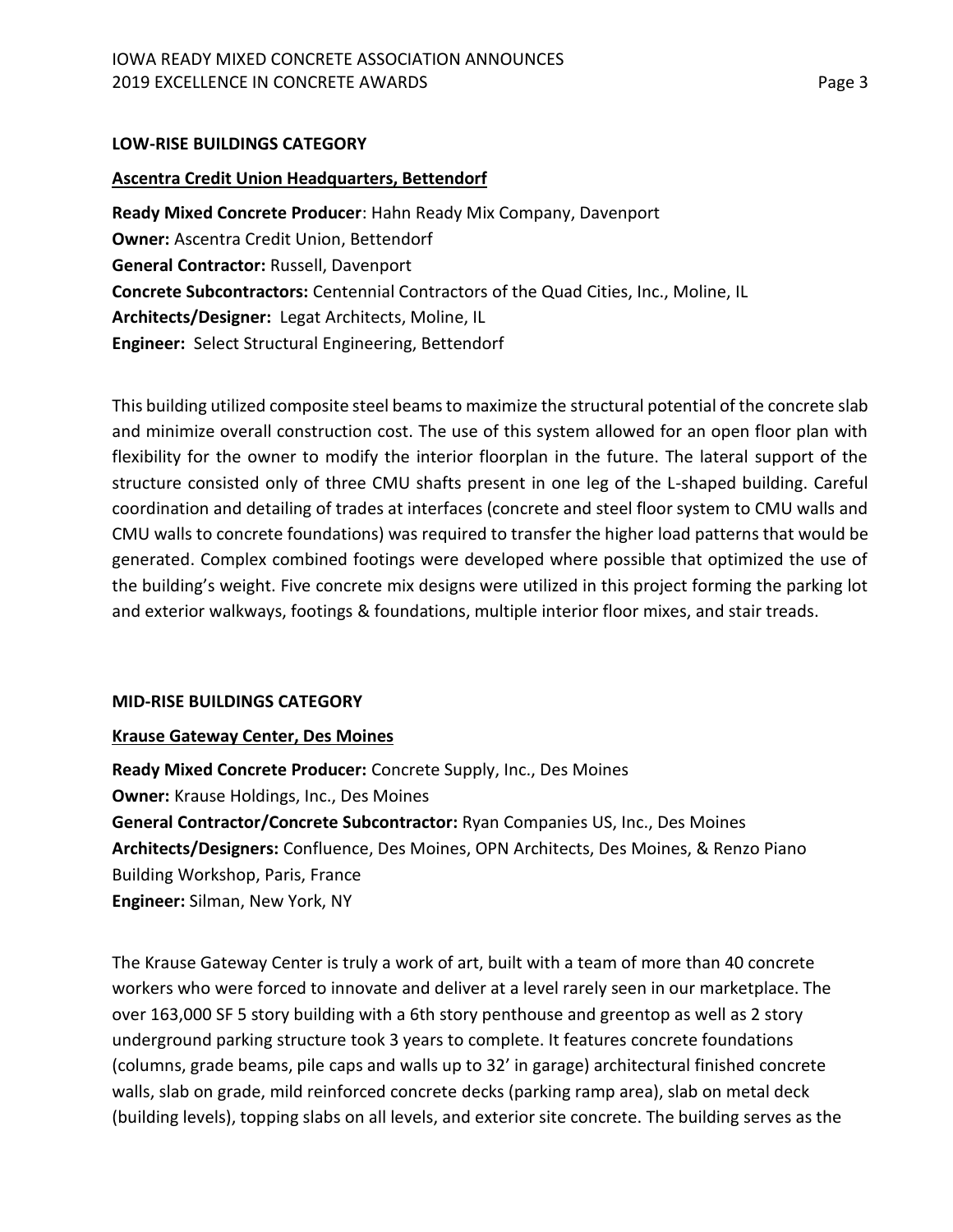new corporate headquarters for the Krause Group family of businesses and as a vibrant public amenity. Crews performed more than \$12 million in concrete work on this innovative project that highlights the beauty and functionality of concrete.

# **COMMERCIAL/INDUSTRIAL DECORATIVE CATEGORY**

# **Riverstone Corporate Office, Davenport**

**Ready Mixed Concrete Producer:** Hahn Ready Mix Company, Davenport **Owner:** Riverstone Group, Inc., Davenport **General Contractor:** Russell, Davenport **Concrete Subcontractor:** CDMI Concrete Contractors, Inc., Port Byron, IL **Architect/Designer:** Legat Architects, Moline, IL **Engineer:** IMEG Corporation, Rock Island, IL

The major element of this building was the polished floor in the lobby and walkways of the building. As an aggregate supplier, Riverstone wished to incorporate a polished aggregate floor as a theme for the building. A combination of coarse and intermediate trap rocks from one of their quarries in Missouri was selected. This mix design was specifically made for final appearance and not necessarily for finishability. This was overcome with perseverance and cooperation between the concrete subcontractor and ready mix producer. The trap rock was so hard, it was quite a challenge to polish the floor. Additionally, low interior walls for counters in the building were also made of concrete and needed to be completely smooth and void of imperfections. It was proposed to use a selfconsolidating mix to achieve this result. Six mix designs were ultimately used in this project which helped to achieve the impressive decorative finish of the floors, walls and exterior.

# **PARKING AREAS/DRIVES (<1,000 CY) CATEGORY**

# **Guttenberg Municipal Swimming Pool, Guttenberg**

**Ready Mixed Concrete Producer:** BARD Materials, Guttenberg **Owner:** City of Guttenberg **General Contractor:** Portzen Construction, Inc., Dubuque **Architect/Designer/Engineer:** Burbach Aquatics, Inc., Platteville, WI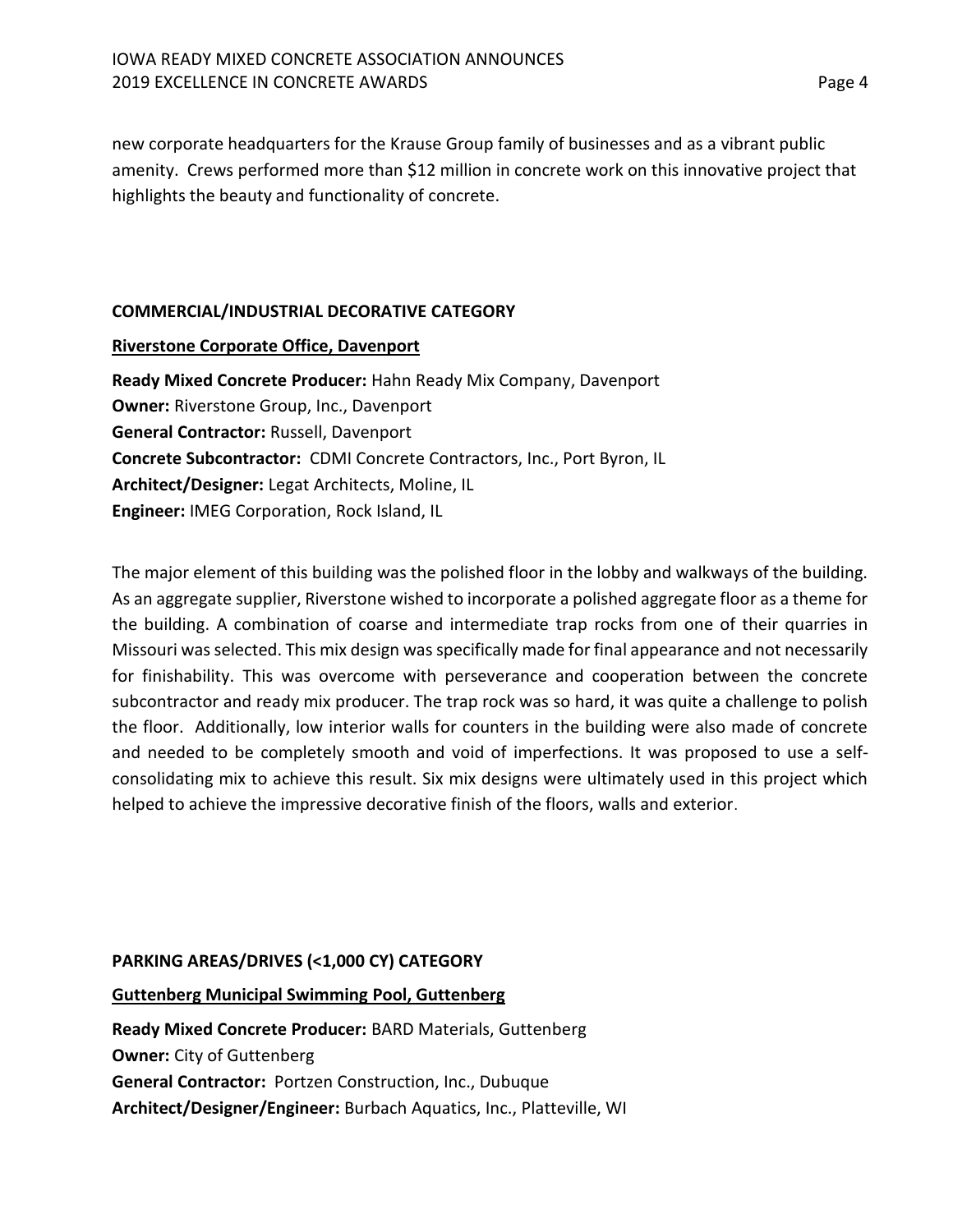The City of Guttenberg municipal swimming pool had served their community for over 40 years before leaking and shifting ended its life span. The city worked with Burbach Aquatics, Inc. to help design and engineer their new pool facilities. Burbach worked with the city for over 4 years on not only code and conceptual design, but also fundraising and passing a bond referendum. During construction of this recreational facility, the Mississippi was at record high levels. The swimming pool and parking site were next to a large pond fed through a sand and gravel aquifer from the nearby Mississippi River. Several dewatering wells were placed to dry the site. Portzen Construction, Inc., along with BARD Materials, placed the approximately 330 CY of parking area in addition to the pool, deck, and building. The parking area project started in late October 2018 and went throughout the winter of 2019 with the assistance of wireless temperature monitoring with continuous recording. The end of this hard work produced a beautiful all concrete pool and concrete parking area!

# PARKING AREAS/DRIVES (>1,000 CY) CATEGORY

# **Our Lady's Immaculate Heart Parking Expansion, Ankeny**

**Ready Mixed Concrete Producer:** CTI Ready Mix, LLC, Grimes **Owner:** Parish of Our Lady's Immaculate Heart, Ankeny **General Contractor/ Concrete Subcontractor:** Concrete Technologies, Inc., Grimes **Designer/Engineer:** Snyder & Associates, Inc., Ankeny

A busy parish is an active parish where worshippers, volunteers and staff are coming nearly every hour of every day. A thriving parish located in growing Ankeny needed to expand its parking capacity while maintaining access for the many users of the church facilities. By working with Snyder & Associates, Concrete Technologies worked through a phasing plan that accommodated the needs of the church family. Access through various drives allowed parishioners to access all areas of the facility with minimal disruption as well as meeting the accessibility needs. New lighting in the parking lot provides visitors with ample light to attend evening services or meetings. Concrete's reflectivity allows for fewer lights minimizing electrical usage. Stewardship is important for many parishes and Our Lady's Immaculate Heart demonstrates this by using concrete that is sourced from local materials, long-lasting and recyclable. Drainage and landscaping were also part of the project making the result pleasing to the eye and extremely functional.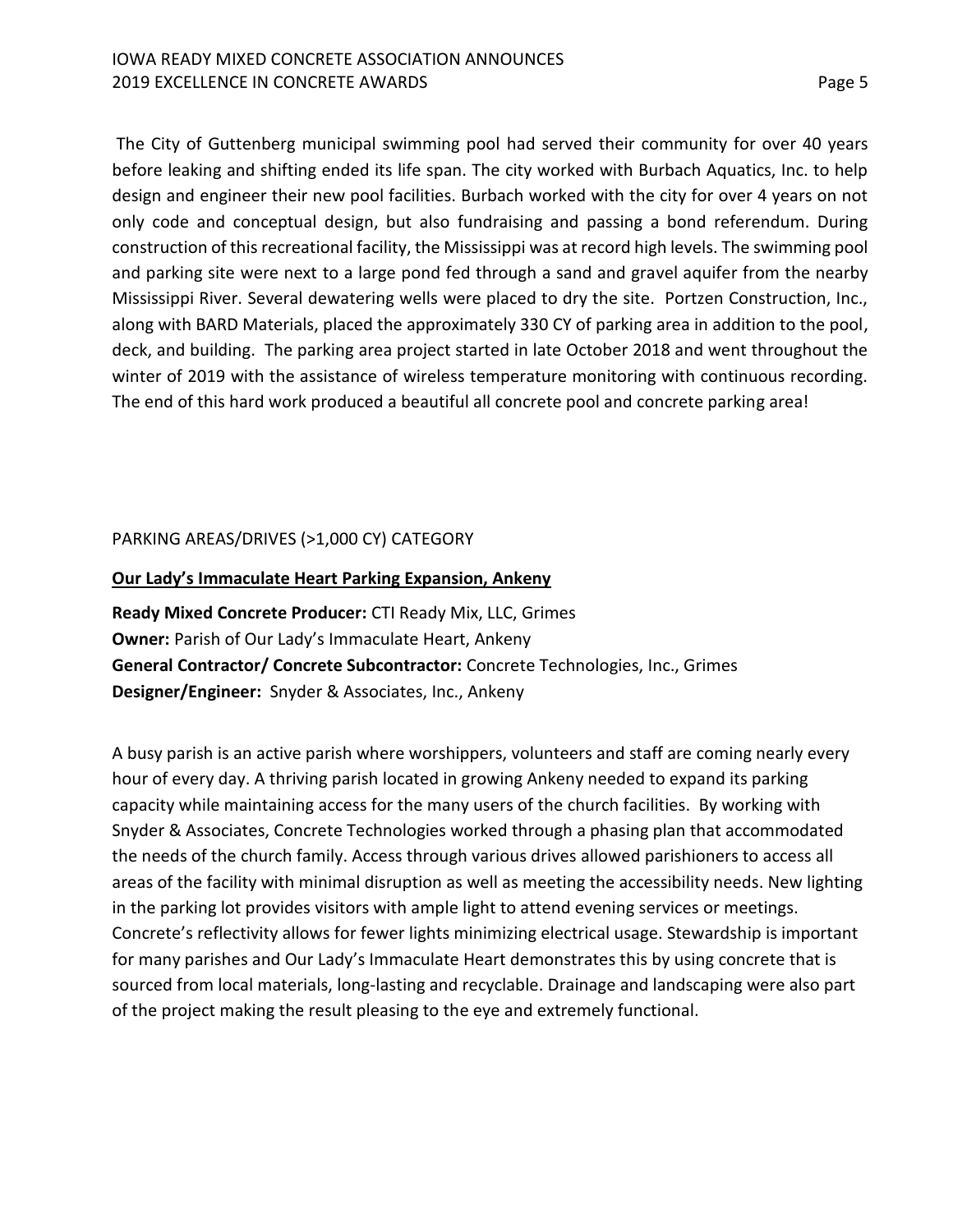#### **INFRASTRUCTURE-RECREATIONAL CATEGORY**

## **Guttenberg Municipal Swimming Pool, Guttenberg**

**Ready Mixed Concrete Producer:** BARD Materials, Guttenberg **Owner:** City of Guttenberg **General Contractor:** Portzen Construction, Inc., Dubuque **Architect/Designer/Engineer:** Burbach Aquatics, Inc., Platteville, WI

The City of Guttenberg municipal swimming pool had served their community for over 40 years before leaking and shifting ended its life span. The city worked with Burbach Aquatics, Inc. to help design and engineer their new pool facilities. Burbach worked with the city for over 4 years on not only code and conceptual design, but also fundraising and passing a bond referendum. Burbach then designed a double steel reinforced cast-in-place concrete pool vessel that is the most heavy-duty design in the industry. The swimming pool vessels feature 24" thick concrete walls, 14" minimum concrete floor thickness with a 30" thick concrete expansion joint design. During construction of this recreational facility, the Mississippi was at record high levels. Dewatering wells were placed to dry the site. No challenge was too great for Portzen Construction and BARD Materials, however, as they poured the bathhouse, pool, deck and parking lot. The end result was a beautiful all concrete pool and parking area that will serve the community for years to come!

# **INFRASTRUCTURE-STRUCTURES CATEGORY**

# **Kirkwood Elevated Water Storage Tank, Cedar Rapids**

**Ready Mixed Concrete Producer:** Croell, Inc., Cedar Rapids **Owner:** City of Cedar Rapids **General Contractor:** Landmark Structures I, LP, Fort Worth, TX **Engineer:** Black & Veatch, Kansas City, MO

The Kirkwood Elevated Store Tank is a 1.5 million gallon potable-water composite elevated storage tank built for the City of Cedar Rapids. The tank consists of a 60 ft. tall, 42 ft. diameter, 1ft. thick reinforced wall designated as architectural concrete topped by a reinforced concrete dome slab and an 80 ft. diameter, 48 ft. tall painted steel tank bowl. The interior of the concrete pedestal contains an insulated room housing remote-sensing equipment and a single 20" inlet/outlet pipe that cycles water to and from the tank into the water system. The tank is built with optimumperformance materials that maximize lifespan with minimal life-cycle cost in maintenance.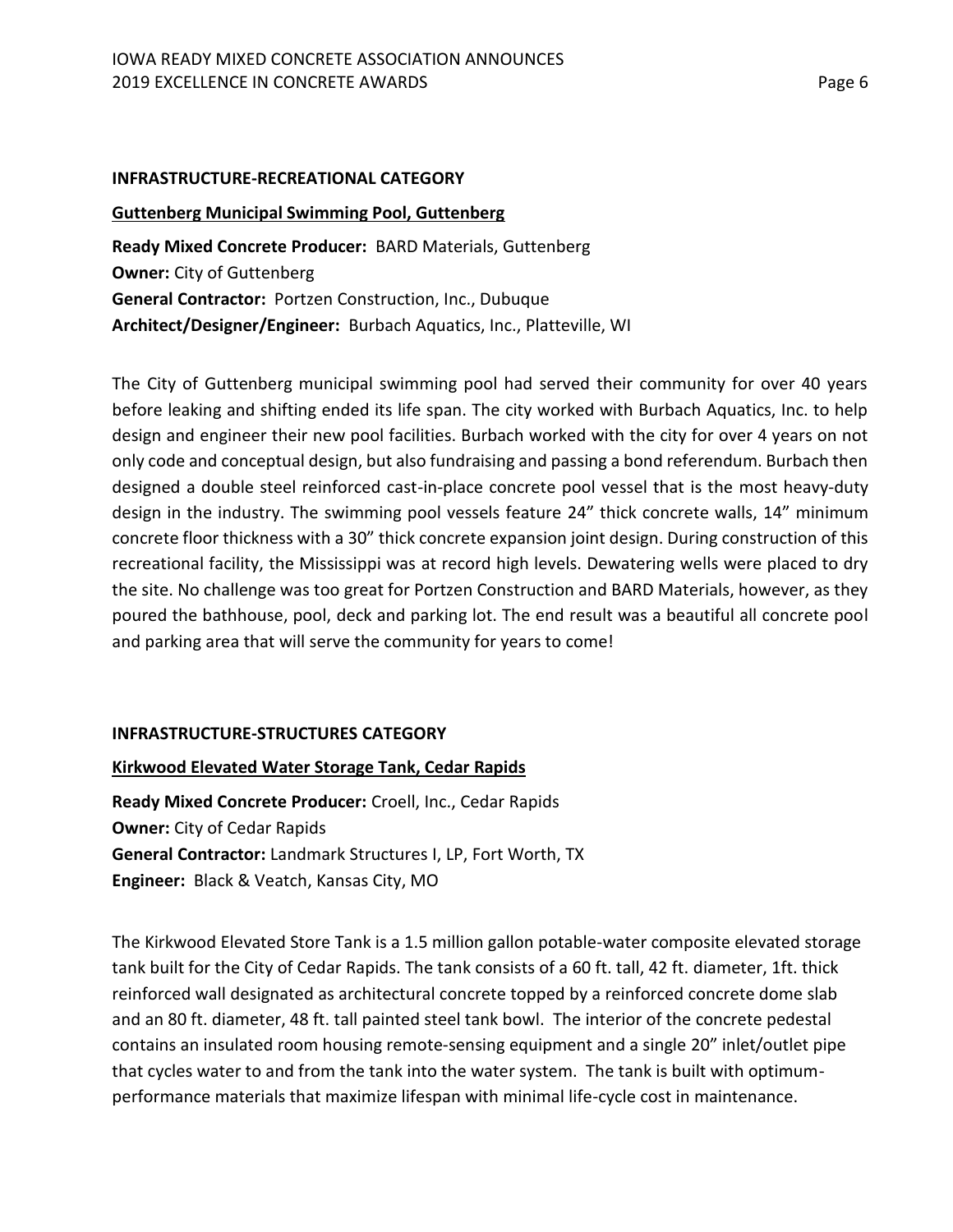# **RECREATIONAL TRAILS CATEGORY**

# **Des Moines Water Works Park Phase 1, Des Moines**

**Ready Mixed Concrete Producer:** Concrete Supply, Inc., Des Moines **Owner:** Des Moines Water Works Park Foundation, Des Moines **General Contractor:** Henkel Construction Company, Ames **Concrete Subcontractor:** Nehring Construction, Inc., Des Moines **Engineer:** RDG Planning & Design, Des Moines

The Des Moines Water Works Park Phase 1 had over 4,000 cy of concrete. Besides dealing with all of the rain and flooding in the job site area, the most difficult part was the infrastructure of the stage. The connective paths and trailways connect into the existing trail system, expanding its use even further. This park is going to be a great area for all of Des Moines where everyone can enjoy outdoor activities, such as concerts in the summertime and walking/biking with all of the trails and open space for people to use throughout the year.

# **RESIDENTIAL ABOVE-GRADE CATEGORY**

# **Weakland/Ciardo Residence, Ames**

**Ready Mixed Concrete Producer:** Concrete Supply, Inc., Ames **Owners:** Joan Weakland and Gianfranco Ciardo **General Contractor:** Newcastle Home Builders, Winterset **Concrete Subcontractor:** Stromax Construction, Winterset **ICF Supplier:** Construction Advantage ICF Supply / AMVIC, Shellsburg **ICF Decking Supplier:** LiteForm, South Sioux City, NE **Architect/Designer:** Connect Architecture & Design, Des Moines

This home evokes a classical European style that is evidenced by features such as arched door and window openings. Surecrete Stucco with full bed natural stone round out the exterior finishes. The floor of the main level is constructed of poured concrete over a foam decking system (Lite-Deck), as is the upper level exterior deck floor. This accommodates radiant in-floor heat that is tied into the home's geothermal heating and cooling system. Radiant heat is also utilized in the walkout level floor, driveway, front sidewalk and stoop. Also notable is the walkout level "saferoom" for storm protection. This home is situated in a long established neighborhood. Efforts to retain the site's mature trees made it challenging to maneuver construction equipment around. The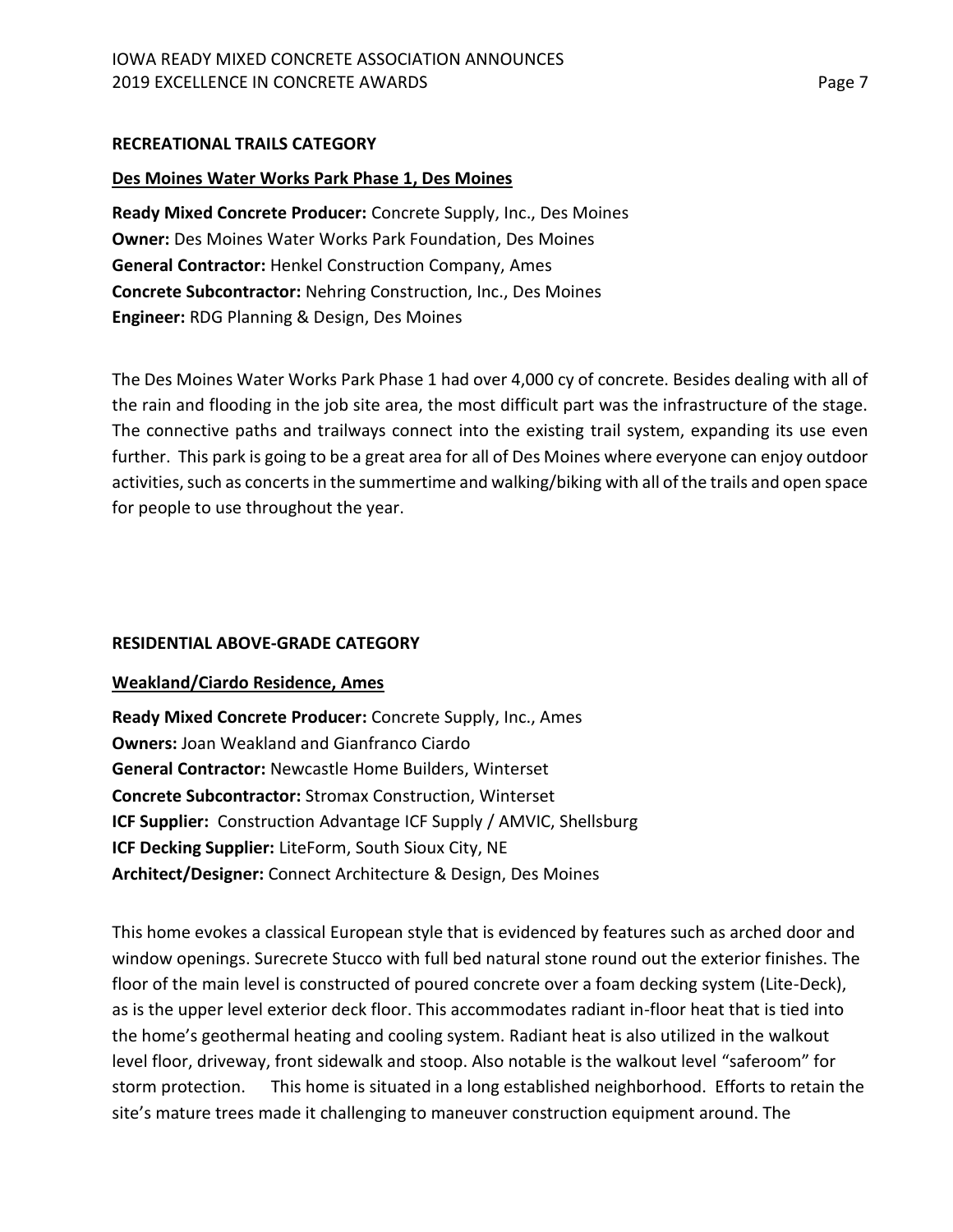exceptionally high water table also proved to be a challenge. Construction of this project spanned more than 3 years from start to finish and produced an exceptionally beautiful home upon completion!

## **RESIDENTIAL DECORATIVE CATEGORY**

## **Somewhere Under The Rainbow, Vinton**

**Ready Mixed Concrete Producer:** Manatt's, Inc., Vinton **Owners:** Mike & Vicky Goble **General Contractor:** Calacci Construction Company, Inc., Iowa City **Concrete Subcontractor:** Power Concrete Construction & Design Center, North Liberty **Pool Builder:** Pool Tech, A WGHK Inc. Company, Cedar Rapids **Architect/Designer:** Sundberg Design-Architect, Cedar Rapids

This residential outdoor environment was a huge collaboration of ideas from all involved. The goal of the project was to create a "resort feel" atmosphere with a large free form concrete (shotcrete) pool. The center feature is a custom carved concrete water feature with jumping rock platforms. Curved step treads, walkways, and wrap around pathways lead to this unique feature. Roman Slate seamless stamped concrete coping wraps around the largest known free form pool in the state of Iowa. The project also features a guest house and large gathering area, both with concrete footings, foundations and floors. A hidden foundation below the pool houses the fully automated control system. With the support and service of Manatt's in Vinton, the craftsmanship of the Power Concrete Construction team, and all subcontractors involved, this project was a huge success.

# **STREETS & INTERSECTIONS CATEGORY**

# **Waterford Road Paving, Urbandale**

**Ready Mixed Concrete Producer:** Concrete Supply, Inc., Des Moines **Owner:** City of Urbandale **General Contractor/Concrete Subcontractor:** Alliance Construction Group, LLC, Urbandale **Designer/Engineer:** Snyder & Associates, Inc., Ankeny

Waterford Road Paving Project was a great project for all involved as well as the Urbandale community. It involved widening Waterford Avenue from 156th Street to 170th Street, along with a new bridge and trails throughout the project. This will help the Urbandale Community grow to the West. Well over 7,000 CY of paving and over 1,200 CY in trails, and 670 CY of concrete in the new bridge. Growth continues west!